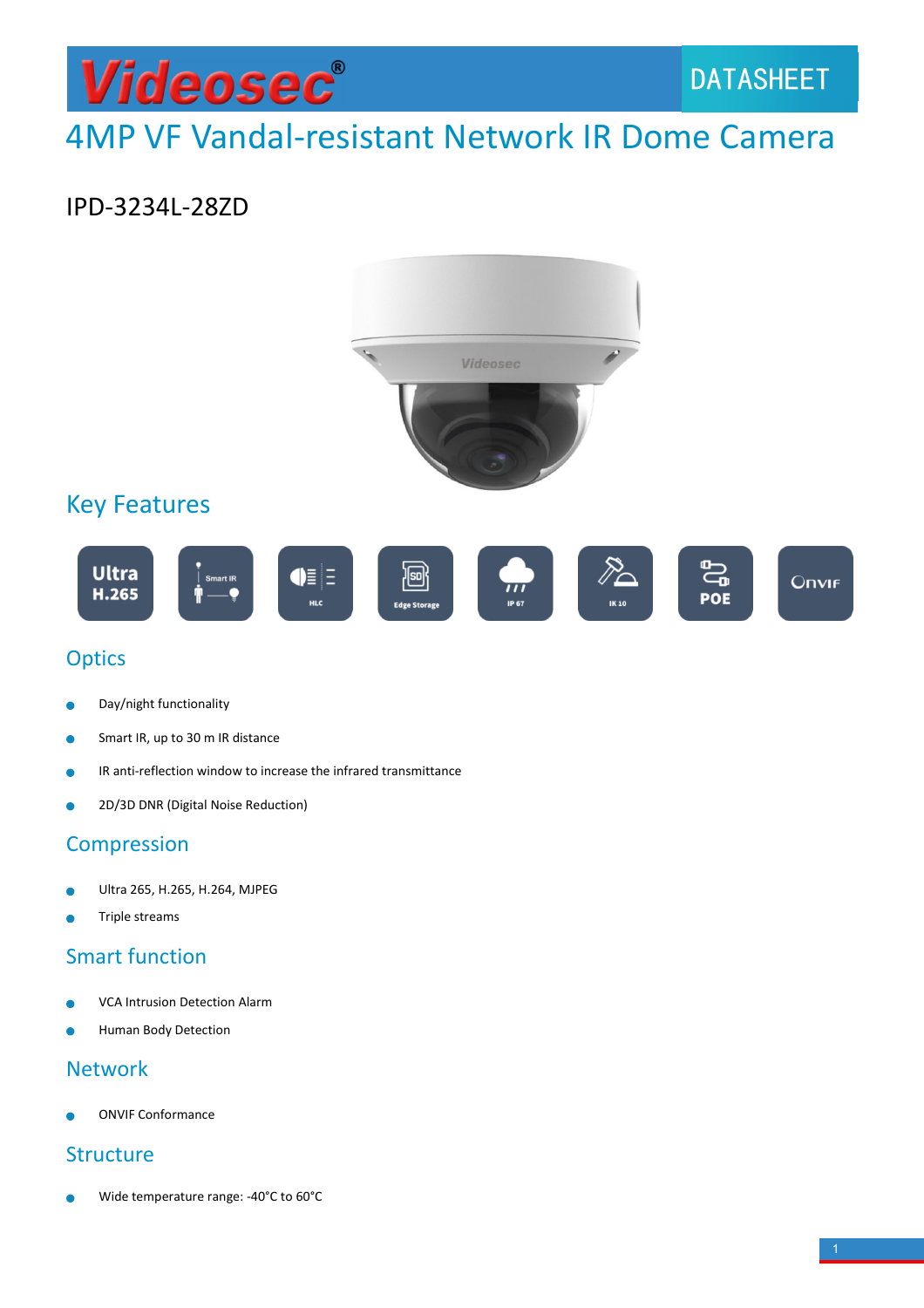

- Wide voltage range of ±25%  $\bullet$
- IK10 vandal resistant ö
- IP67
- 3-Axis Ò

## Specifications

|                                          | <b>IPD-3234L-28ZD</b>                           |                                             |  |            |                |  |             |
|------------------------------------------|-------------------------------------------------|---------------------------------------------|--|------------|----------------|--|-------------|
| Camera                                   |                                                 |                                             |  |            |                |  |             |
| Sensor                                   |                                                 | 1/3", 4.0 megapixel, progressive scan, CMOS |  |            |                |  |             |
| Lens                                     | 2.8~12 mm, motorized zoom lens with auto focus  |                                             |  |            |                |  |             |
| <b>DORI Distance</b>                     | Lens                                            | Detect(m)                                   |  | Observe(m) | Recognize(m)   |  | Identify(m) |
|                                          | 2.8 <sub>mm</sub>                               | 63                                          |  | 25.2       | 12.6           |  | 6.3         |
|                                          | 12mm                                            | 270                                         |  | 108        | 54             |  | 27          |
| Angle of View (H)                        | 28.4°~106.9°                                    |                                             |  |            |                |  |             |
| Angle of View (V)                        | 16.4°~55.3°                                     |                                             |  |            |                |  |             |
| Angle of View (O)                        | 34.9°~138.9°                                    |                                             |  |            |                |  |             |
| Adjustment angle                         | Pan: 0°~360°                                    | Tilt: 0°~80°                                |  |            | Rotate:0°~360° |  |             |
| Shutter                                  | Auto/Manual, 1~1/100000 s                       |                                             |  |            |                |  |             |
| Minimum Illumination                     | Colour: 0.01Lux (F1.6 AGC ON)<br>0 Lux with IR  |                                             |  |            |                |  |             |
| Day/Night                                | IR-cut filter with auto switch (ICR)            |                                             |  |            |                |  |             |
| Digital noise reduction                  | 2D/3D DNR                                       |                                             |  |            |                |  |             |
| IR Range                                 | Up to 30m IR range                              |                                             |  |            |                |  |             |
| Wavelength                               | 850nm                                           |                                             |  |            |                |  |             |
| IR On/Off Control                        | Auto/Manual                                     |                                             |  |            |                |  |             |
| Defog                                    | Digital Defog                                   |                                             |  |            |                |  |             |
| <b>WDR</b>                               | <b>DWDR</b>                                     |                                             |  |            |                |  |             |
| Video                                    |                                                 |                                             |  |            |                |  |             |
| Video Compression                        | Ultra 265, H.265, H.264, MJPEG                  |                                             |  |            |                |  |             |
| H.264 code profile                       | Baseline profile, Main Profile, High Profile    |                                             |  |            |                |  |             |
|                                          | Main Stream: 4MP (2592x1520): Max. 20fps;       |                                             |  |            |                |  |             |
| Frame Rate                               | Sub Stream: 720P (1280*720): Max. 20 fps;       |                                             |  |            |                |  |             |
|                                          | Third Stream: D1 (704×576): Max. 20fps          |                                             |  |            |                |  |             |
| Video Bit Rate                           | 128 kbps~16 Mbps                                |                                             |  |            |                |  |             |
| <b>OSD</b>                               | Up to 4 OSDs                                    |                                             |  |            |                |  |             |
| Privacy Mask                             | Up to 4 areas                                   |                                             |  |            |                |  |             |
| <b>ROI</b>                               | Up to 2 areas                                   |                                             |  |            |                |  |             |
| <b>Motion Detection</b><br>Up to 4 areas |                                                 |                                             |  |            |                |  |             |
| Image                                    |                                                 |                                             |  |            |                |  |             |
| White Balance                            | Auto/Outdoor/Fine Tune/Sodium Lamp/Locked/Auto2 |                                             |  |            |                |  |             |
| Digital noise reduction                  | 2D/3D DNR                                       |                                             |  |            |                |  |             |
| Smart IR                                 | Support                                         |                                             |  |            |                |  |             |
| Flip                                     | Normal/Vertical/Horizontal/180°                 |                                             |  |            |                |  |             |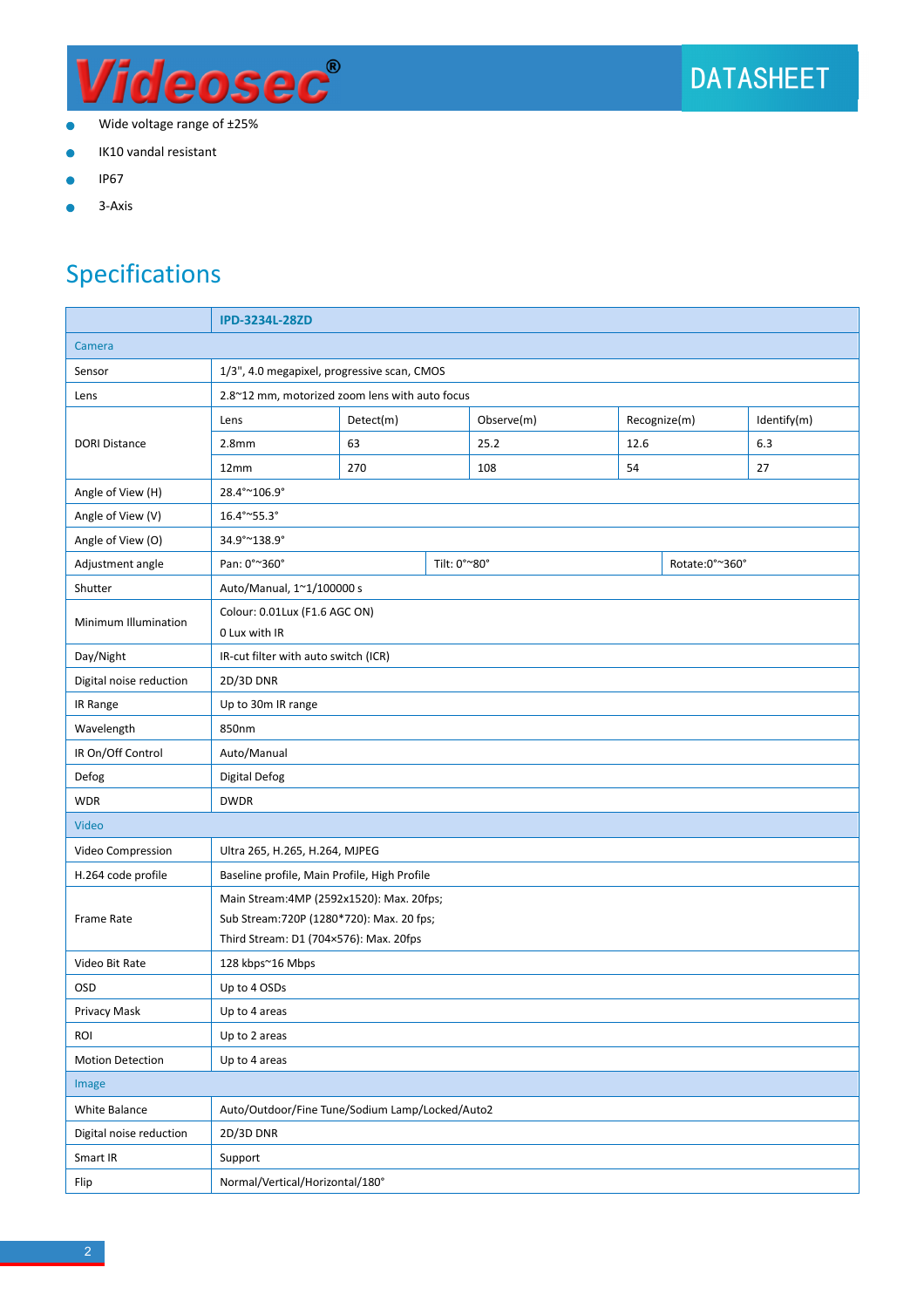# Videosec®

## DATASHEET

| Dewarping                    | Supported                                                                                                                 |  |  |  |
|------------------------------|---------------------------------------------------------------------------------------------------------------------------|--|--|--|
| <b>HLC</b>                   | Supported                                                                                                                 |  |  |  |
| <b>BLC</b>                   | Supported                                                                                                                 |  |  |  |
| <b>Smart</b>                 |                                                                                                                           |  |  |  |
| <b>Behavior Detection</b>    | Intrusion detection (1 area)                                                                                              |  |  |  |
|                              | Human Body detection                                                                                                      |  |  |  |
| General function             | Watermark, IP Address Filtering, Tampering Alarm, Access Policy, ARP Protection, RTSP Authentication, User Authentication |  |  |  |
| <b>Storage</b>               |                                                                                                                           |  |  |  |
| Edge Storage                 | Micro SD, up to 256 GB                                                                                                    |  |  |  |
| Network Storage              | <b>ANR</b>                                                                                                                |  |  |  |
| <b>Network</b>               |                                                                                                                           |  |  |  |
| Protocols                    | IPv4, IGMP, ICMP, ARP, TCP, UDP, DHCP, RTP, RTSP, RTCP, DNS, DDNS, NTP, FTP, UPnP, HTTP, HTTPS, SMTP, SSL, QoS            |  |  |  |
| Compatible Integration       | ONVIF(Profile S, Profile G), API                                                                                          |  |  |  |
|                              | GuarStation                                                                                                               |  |  |  |
| Client                       | GuardView                                                                                                                 |  |  |  |
| GuardLive                    |                                                                                                                           |  |  |  |
| Web Browser                  | Plug-in required live view: IE9+, Chrome 41 and below, Firefox 52 and below                                               |  |  |  |
|                              | Plug-in free live view: Chorme 57.0+, Firefox 58.0+, Edge 16+, Safari 11+                                                 |  |  |  |
| Interface                    |                                                                                                                           |  |  |  |
| Network                      | 1 RJ45 10M/100M Base-TX Ethernet                                                                                          |  |  |  |
| Edge Storage                 | MicroSD, up to 128GB                                                                                                      |  |  |  |
| General                      |                                                                                                                           |  |  |  |
|                              | DC12V±25%, PoE (IEEE802.3 af)                                                                                             |  |  |  |
| Power                        | Power consumption: Max 7W                                                                                                 |  |  |  |
| Dimensions $(\emptyset x H)$ | Φ148 x 111.3 mm                                                                                                           |  |  |  |
| Weight                       | 0.92kg                                                                                                                    |  |  |  |
| Material                     | Metal + Plastic                                                                                                           |  |  |  |
| <b>Working Environment</b>   | $-40^{\circ}$ C ~ +60°C, Humidity:10%~ 95% RH (non-condensing)                                                            |  |  |  |
| <b>Strorage Environment</b>  | $-40^{\circ}$ C ~ 60°C, Humidity: $\leq$ 95% RH (non-condensing)                                                          |  |  |  |
| <b>Surge Protection</b>      | 6KV                                                                                                                       |  |  |  |
| <b>Ingress Protection</b>    | <b>IP67</b>                                                                                                               |  |  |  |
| Vandal Resistant             | <b>IK10</b>                                                                                                               |  |  |  |
| <b>Reset Button</b>          | Supported                                                                                                                 |  |  |  |

## Dimensions